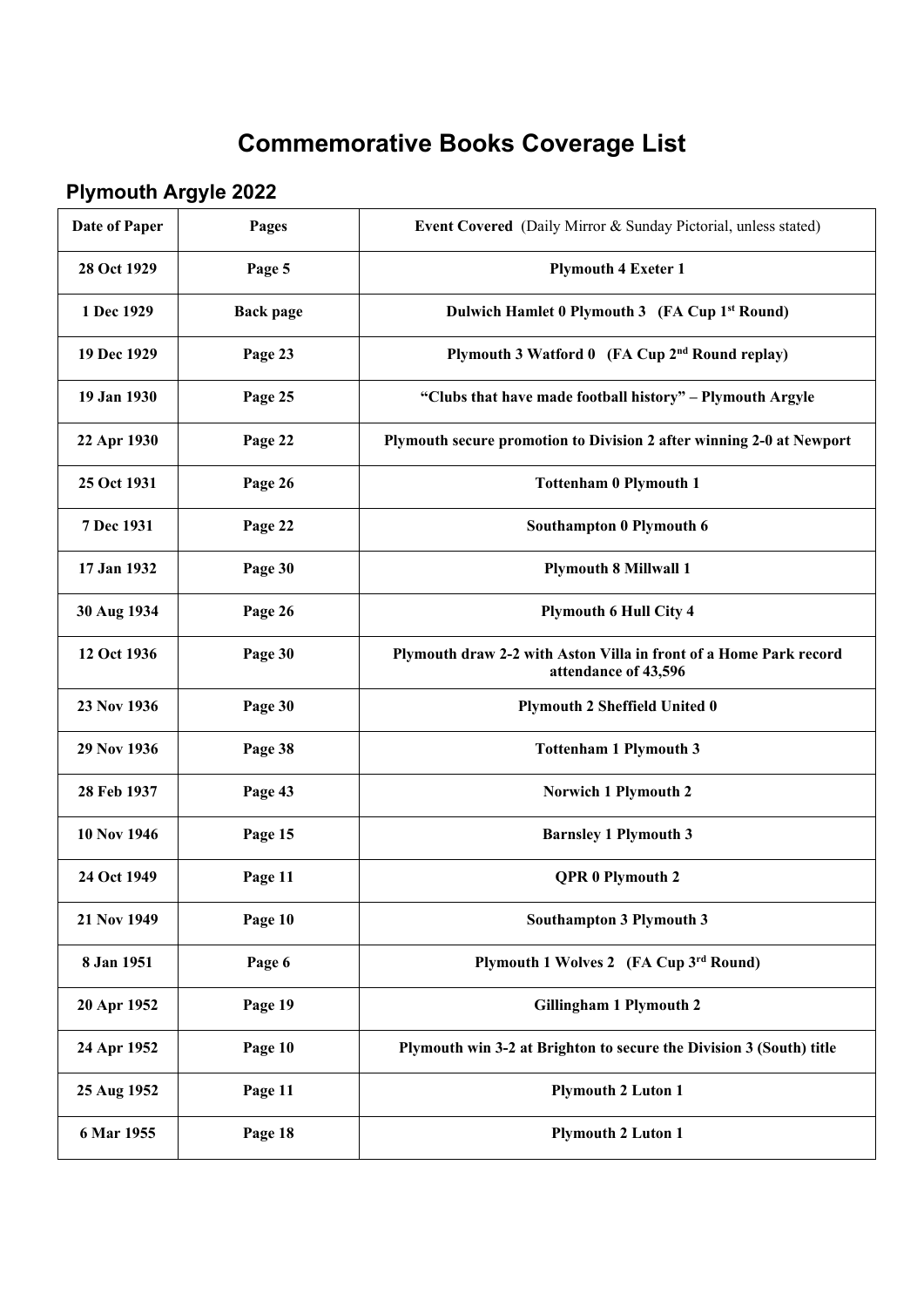| 13 Nov 1955 | Page 22 | <b>Plymouth 4 Leeds 3</b>                                           |
|-------------|---------|---------------------------------------------------------------------|
| 7 Oct 1956  | Page 22 | <b>Watford 0 Plymouth 1</b>                                         |
| 25 Nov 1956 | Page 26 | <b>Plymouth 2 Brighton 0</b>                                        |
| 2 Dec 1956  | Page 26 | <b>Gillingham 0 Plymouth 3</b>                                      |
| 29 Sep 1957 | Page 26 | <b>Plymouth 1 Exeter 0</b>                                          |
| 20 Oct 1957 | Page 26 | <b>Plymouth 2 Watford 1</b>                                         |
| 3 Nov 1957  | Page 26 | <b>Plymouth 1 Torquay 0</b>                                         |
| 1 Dec 1957  | Page 26 | <b>Plymouth 3 Bournemouth 1</b>                                     |
| 16 Mar 1958 | Page 26 | <b>Torquay 0 Plymouth 2</b>                                         |
| 6 Apr 1958  | Page 22 | <b>Plymouth 0 Brentford 0</b>                                       |
| 13 Apr 1958 | Page 26 | <b>Bournemouth 0 Plymouth 0</b>                                     |
| 5 Sep 1958  | Page 19 | <b>Plymouth 2 Rochdale 1</b>                                        |
| 7 Sep 1958  | Page 26 | <b>Stockport 2 Plymouth 2</b>                                       |
| 14 Sep 1958 | Page 26 | <b>Plymouth 2 Reading 2</b>                                         |
| 19 Oct 1958 | Page 30 | <b>Mansfield 1 Plymouth 4</b>                                       |
| 2 Nov 1958  | Page 30 | <b>Chesterfield 1 Plymouth 2</b>                                    |
| 9 Nov 1958  | Page 30 | <b>Plymouth 3 Newport 2</b>                                         |
| 20 Nov 1958 | Page 20 | <b>Gillingham 1 Plymouth 4</b>                                      |
| 21 Dec 1958 | Page 22 | <b>Plymouth 1 Hull City 1</b>                                       |
| 18 Jan 1959 | Page 26 | <b>Plymouth 2 Stockport 1</b>                                       |
| 1 Feb 1959  | Page 30 | <b>Reading 0 Plymouth 2</b>                                         |
| 8 Mar 1959  | Page 30 | <b>Plymouth 8 Mansfield 3</b>                                       |
| 22 Mar 1959 | Page 30 | <b>Plymouth 2 Chesterfield 0</b>                                    |
| 19 Apr 1959 | Page 30 | <b>Plymouth 1 Southampton 0</b>                                     |
| 26 Apr 1959 | Page 30 | Plymouth win promotion to Division 2 after a 1-1 draw at Accrington |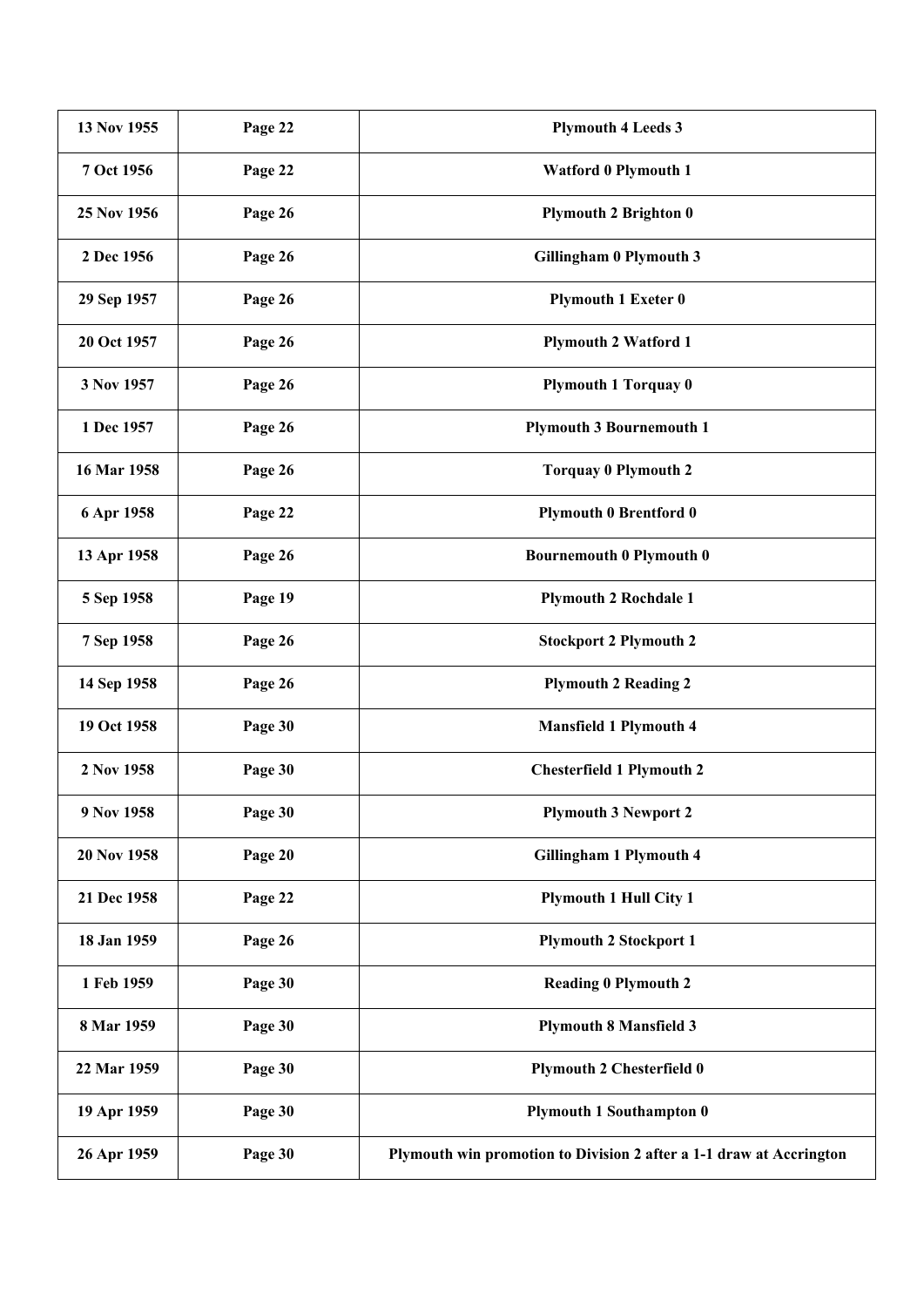| 30 Apr 1959 | Page 21          | Plymouth are Division 3 Champions after a 1-1 draw at Bradford                            |
|-------------|------------------|-------------------------------------------------------------------------------------------|
| 20 Sep 1959 | Page 30          | <b>Brighton 2 Plymouth 2</b>                                                              |
| 7 Feb 1960  | Page 30          | <b>Plymouth 3 Brighton 2</b>                                                              |
| 14 Feb 1960 | Page 30          | <b>Plymouth 1 Liverpool 1</b>                                                             |
| 17 Apr 1960 | Page 30          | <b>Plymouth 3 Swansea 1</b>                                                               |
| 24 Apr 1960 | Page 38          | Plymouth avoid relegation from Division 2, despite losing 2-0 at Bristol<br><b>Rovers</b> |
| 13 Nov 1960 | Page 38          | <b>Bristol Rovers 2 Plymouth 5</b>                                                        |
| 28 Dec 1960 | Page 16          | <b>Plymouth 6 Charlton 4</b>                                                              |
| 20 Aug 1961 | Page 22          | Southampton 1 Plymouth 2                                                                  |
| 18 Dec 1961 | Page 18          | <b>Plymouth 4 Southampton 0</b>                                                           |
| 23 Aug 1962 | Page 22          | <b>Plymouth 7 Preston 1</b>                                                               |
| 30 Aug 1964 | Page 38          | <b>Plymouth 3 Cardiff 1</b>                                                               |
| 23 Jan 1966 | Page 38          | Plymouth 6 Corby 0 (FA Cup 3rd Round)                                                     |
| 16 Oct 1966 | Page 37          | <b>Plymouth 7 Cardiff 1</b>                                                               |
| 15 Jan 1967 | Page 38          | <b>Millwall 1 Plymouth 2</b>                                                              |
| 24 Aug 1967 | Page 23          | <b>Plymouth 2 Aston Villa 1</b>                                                           |
| 15 Sep 1968 | Page 42          | <b>Plymouth 3 Bristol Rovers 1</b>                                                        |
| 15 Feb 1970 | Pages 42 & 43    | <b>Plymouth 1 Reading 1</b>                                                               |
| 30 Aug 1970 | Page 35          | <b>Plymouth 2 Port Vale 1</b>                                                             |
| 17 Oct 1971 | Page 46          | <b>Plymouth 3 Aston Villa 2</b>                                                           |
| 21 Nov 1973 | <b>Back page</b> | QPR 0 Plymouth 3 (League Cup 4th Round)                                                   |
| 24 Jan 1974 | Page 30          | <b>Plymouth 1 Manchester City 1</b><br>(League Cup semi-final, 1 <sup>st</sup> leg)       |
| 5 Feb 1975  | <b>Back page</b> | <b>Plymouth 2 Blackburn 1</b>                                                             |
| 16 Apr 1975 | <b>Back page</b> | Plymouth 1 Colchester 0 (promoted to Division 2)                                          |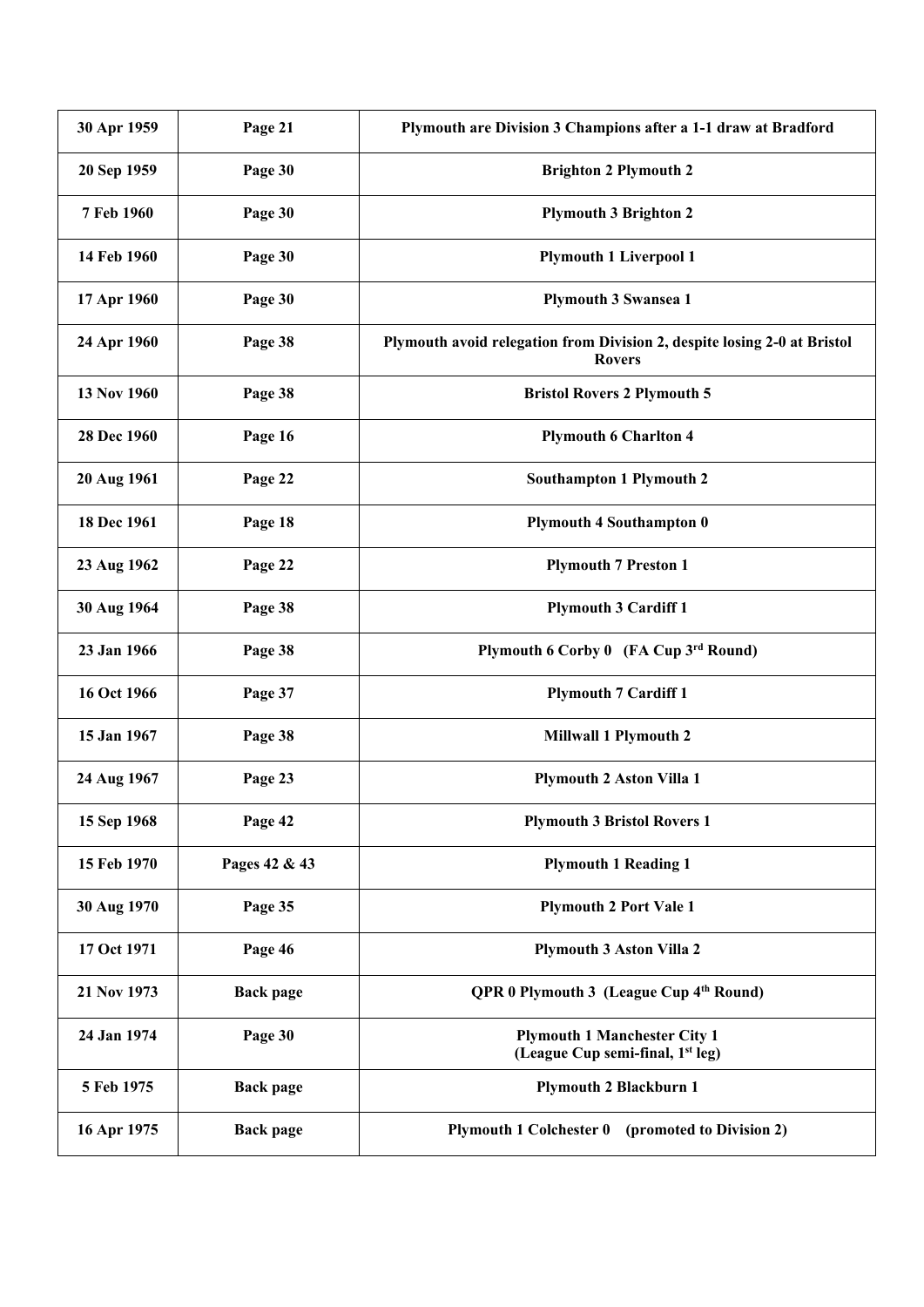| 7 Sep 1975  | Page 33          | <b>Plymouth 1 Sunderland 0</b>                                                                                        |
|-------------|------------------|-----------------------------------------------------------------------------------------------------------------------|
| 23 Nov 1975 | Page 45          | <b>Plymouth 2 West Bromwich Albion 1</b>                                                                              |
| 22 Feb 1976 | Page 45          | <b>Plymouth 3 Bristol Rovers 0</b>                                                                                    |
| 28 Feb 1979 | Page 31          | <b>Plymouth 4 Exeter 2</b>                                                                                            |
| 5 Sep 1979  | Page 31          | <b>Chelsea 1 Plymouth 2</b><br>(League Cup 2 <sup>nd</sup> Round, 2 <sup>nd</sup> leg. Plymouth win 4-3 on aggregate) |
| 13 Jan 1980 | Page 47          | Sheffield Wednesday 0 Plymouth 1                                                                                      |
| 1 Oct 1980  | Page 39          | <b>Plymouth 2 Reading 1</b>                                                                                           |
| 5 Oct 1983  | <b>Back page</b> | Plymouth 1 Arsenal 1 (League Cup 2 <sup>nd</sup> Round, 1 <sup>st</sup> leg)                                          |
| 19 Feb 1984 | Page 42          | West Bromwich Albion 0 Plymouth 1 (FA Cup 5 <sup>th</sup> Round)                                                      |
| 15 Mar 1984 | <b>Back page</b> | Derby 0 Plymouth 1 (FA Cup 6th Round replay)                                                                          |
| 15 Apr 1984 | Page 42          | <b>Plymouth 0 Watford 1</b><br>(FA Cup semi-final)                                                                    |
| 22 Sep 1985 | Page 44          | <b>Plymouth 3 Wolves 1</b>                                                                                            |
| 30 Apr 1986 | Page 31          | Plymouth 4 Bristol City 0 (Promoted to Division 2)                                                                    |
| 5 Jan 1987  | Page 25          | <b>Plymouth 4 Hull 0</b>                                                                                              |
| 1 Nov 1987  | Page 45          | <b>Plymouth 3 Hull 1</b>                                                                                              |
| 31 Jan 1988 | Page 45          | Plymouth 1 Shrewsbury 0 (FA Cup 4th Round)                                                                            |
| 12 Nov 1989 | Page 45          | <b>Watford 1 Plymouth 2</b>                                                                                           |
| 1 Sep 1991  | Page 41          | <b>Plymouth 3 Millwall 2</b>                                                                                          |
| 3 Nov 1991  | Page 43          | <b>Plymouth 1 Wolves 0</b>                                                                                            |
| 17 Apr 1992 | Page 47          | <b>Sunderland 0 Plymouth 1</b>                                                                                        |
| 3 May 1992  | Page 41          | Plymouth 1 Blackburn 3 (Relegated to Division 3)                                                                      |
| 3 Oct 1993  | Page 63          | <b>Plymouth 2 Huddersfield 0</b>                                                                                      |
| 17 Oct 1993 | Page 63          | <b>Plymouth 2 York City 1</b>                                                                                         |
| 6 Feb 1994  | Page 59          | <b>Plymouth 3 Bristol Rovers 3</b>                                                                                    |
| 1 Oct 1995  | Page 71          | <b>Plymouth 3 Lincoln 0</b>                                                                                           |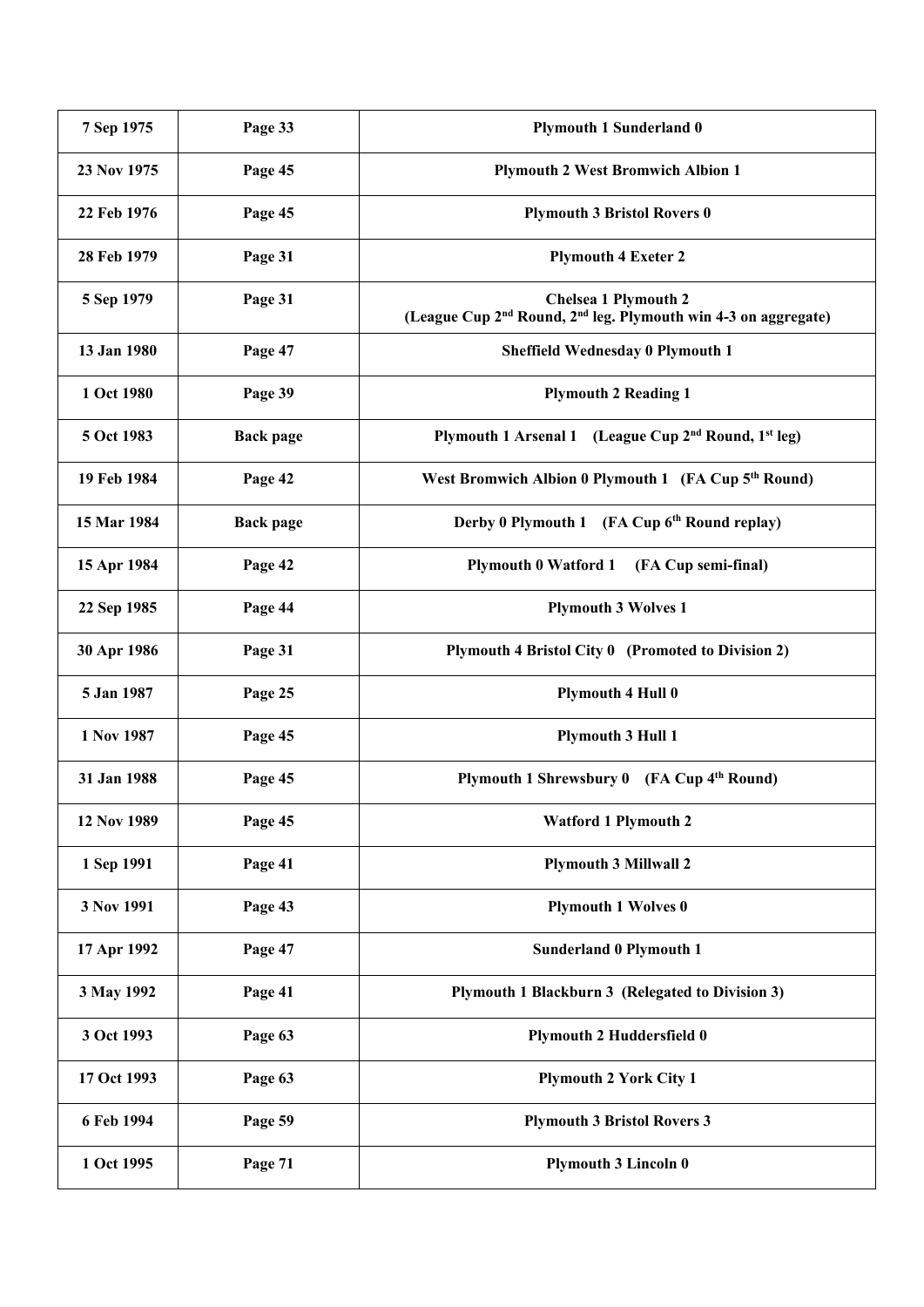| 26 May 1996       | Page 77          | Darlington 0 Plymouth 1 (Division 3 Playoffs, Final) |
|-------------------|------------------|------------------------------------------------------|
| 18 Aug 1996       | Page 69          | <b>Plymouth 2 York City 1</b>                        |
| 18 Nov 1996       | Score page 7     | Plymouth 5 Fulham 0 (FA Cup 1st Round)               |
| 24 Feb 1997       | Score page 13    | <b>Chesterfield 1 Plymouth 2</b>                     |
| 14 Dec 1997       | Page 76          | <b>Plymouth 3 Millwall 0</b>                         |
| 30 Aug 1999       | Mania page 15    | <b>Plymouth 2 Peterborough 1</b>                     |
| 26 Mar 2000       | Page 74          | <b>Torquay 0 Plymouth 4</b>                          |
| 21 Apr 2002       | Page 74          | Plymouth 2 Cheltenham 0 (Division 3 Champions)       |
| 4 Jan 2004        | Premplus page 13 | <b>Plymouth 7 Chesterfield 0</b>                     |
| 25 Apr 2004       | Premplus page 12 | <b>Plymouth 2 QPR 0</b><br>(Division 2 Champions)    |
| 23 Aug 2004       | Mania page 15    | <b>Plymouth 2 Sunderland 1</b>                       |
| 31 Aug 2004       | Page 58          | <b>Plymouth 3 Nottingham Forest 2</b>                |
| <b>7 Nov 2004</b> | Premplus page 11 | Wigan 0 Plymouth 2                                   |
| 8 Aug 2005        | Mania page 11    | <b>Reading 1 Plymouth 2</b>                          |
| 20 Nov 2005       | Premplus page 11 | <b>Plymouth 3 QPR 1</b>                              |
| 2 Apr 2006        | Premplus page 10 | <b>Plymouth 2 Wolves 0</b>                           |
| 20 Feb 2008       | Page 58          | <b>Southampton 0 Plymouth 2</b>                      |
| 16 Mar 2008       | Premplus page 11 | <b>Bristol City 1 Plymouth 2</b>                     |
| 1 Mar 2009        | Premplus page 10 | <b>Wolves 0 Plymouth 1</b>                           |
| 29 Dec 2009       | Mania page 16    | <b>Plymouth 4 Reading 1</b>                          |
| 24 Mar 2010       | Page 63          | <b>Ipswich 0 Plymouth 2</b>                          |
| 15 Aug 2010       | Premplus page 12 | <b>Plymouth 1 Carlisle 1</b>                         |
| 24 Oct 2010       | Premplus page 13 | <b>Plymouth 2 Huddersfield 1</b>                     |
| 6 Mar 2011        | Premplus page 12 | <b>Sheffield Wednesday 2 Plymouth 4</b>              |
| 25 Sep 2011       | Football page 17 | <b>Plymouth 2 Macclesfield 0</b>                     |